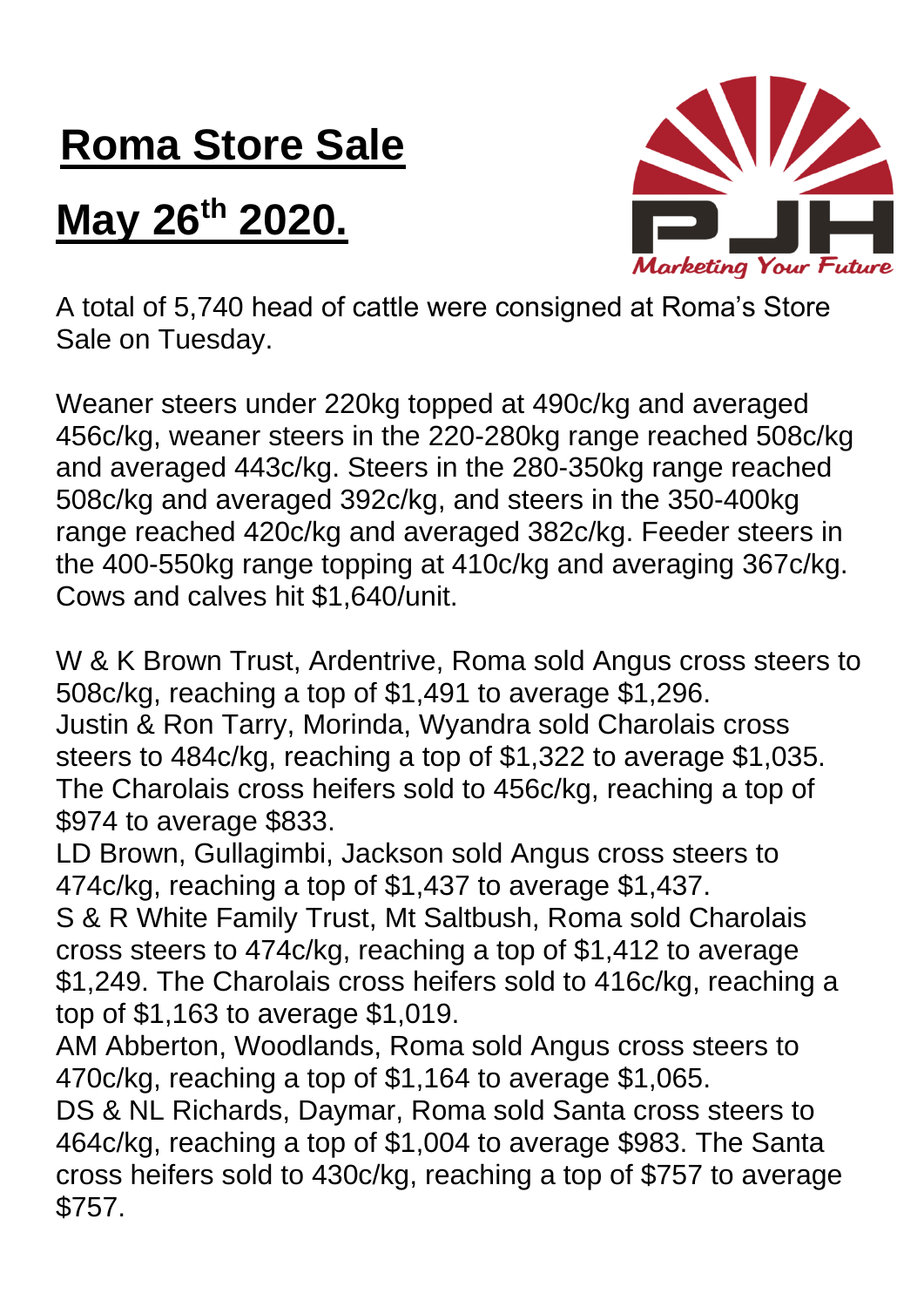Scott Martyn, Greenridge, Roma sold Simmental cross steers to 456c/kg, reaching a top of \$1,487 to average \$1,357. The Simmental cross heifers sold to 394c/kg, reaching a top of \$1,123 to average \$1,058.

Malabar Holdings Pty Ltd, Arlington, Mitchell sold Charolais cross steers to 434c/kg, reaching a top of \$1,233 to average \$1,040. The Charolais cross heifers to 436c/kg, reaching a top of \$1,049 to average \$946.

TI & JL York, Piccadilly, Wallumbilla sold Simmental cross steers to 420c/kg, reaching a top of \$1,974 to average \$1,820.

Tindall Cattle Co, Corona Stn, Longreach sold Brangus steers to 400c/kg, reaching a top of \$1,416 to average \$1,303. The Brangus heifers sold to 380c/kg, reaching a top of \$1,265 to average \$1,171.

Argylla Mountains Pastoral, Glencoe, Mount Isa sold Brangus cross steers to 400c/kg, reaching a top of \$1,411 to average \$1,203.

Keddstock Pty Ltd, Bookooi, Yuleba sold Charolais steers to 398c/kg, reaching a top of \$1,742 to average \$1,525.

GJ & CA Roberts, Ridgelands, Injune sold Charolais cross steers to 398c/kg, reaching a top of \$1,699 to average \$1,613. The Charolais cross heifers sold to 381c/kg, reaching a top of \$1,355 to average \$1,257.

Waroona Grazing, Longreach sold Santa steers to 396c/kg, reaching a top of \$1,789 to average \$1,613. The Angus heifers sold to 360c/kg, reaching a top of 1,443 to average \$1,436. CA Crozier & TF Rule, Manning, Tambo sold Charolais cross steers to 394c/kg, reaching a top of \$1,795 to average\$1,632. Strathfield Pastoral Co, Strathfield, McKinlay sold Droughtmaster cross steers to 386c/kg, reaching a top of \$1,809 to average \$1,566. The Droughtmaster cross cows sold to 295c/kg, reaching a top of \$1,644 to average \$1,644.

Heifers under 220kg topped at 468c/kg and averaged 387c/kg, while heifers in the 220-280kg range topped at 420c/kg and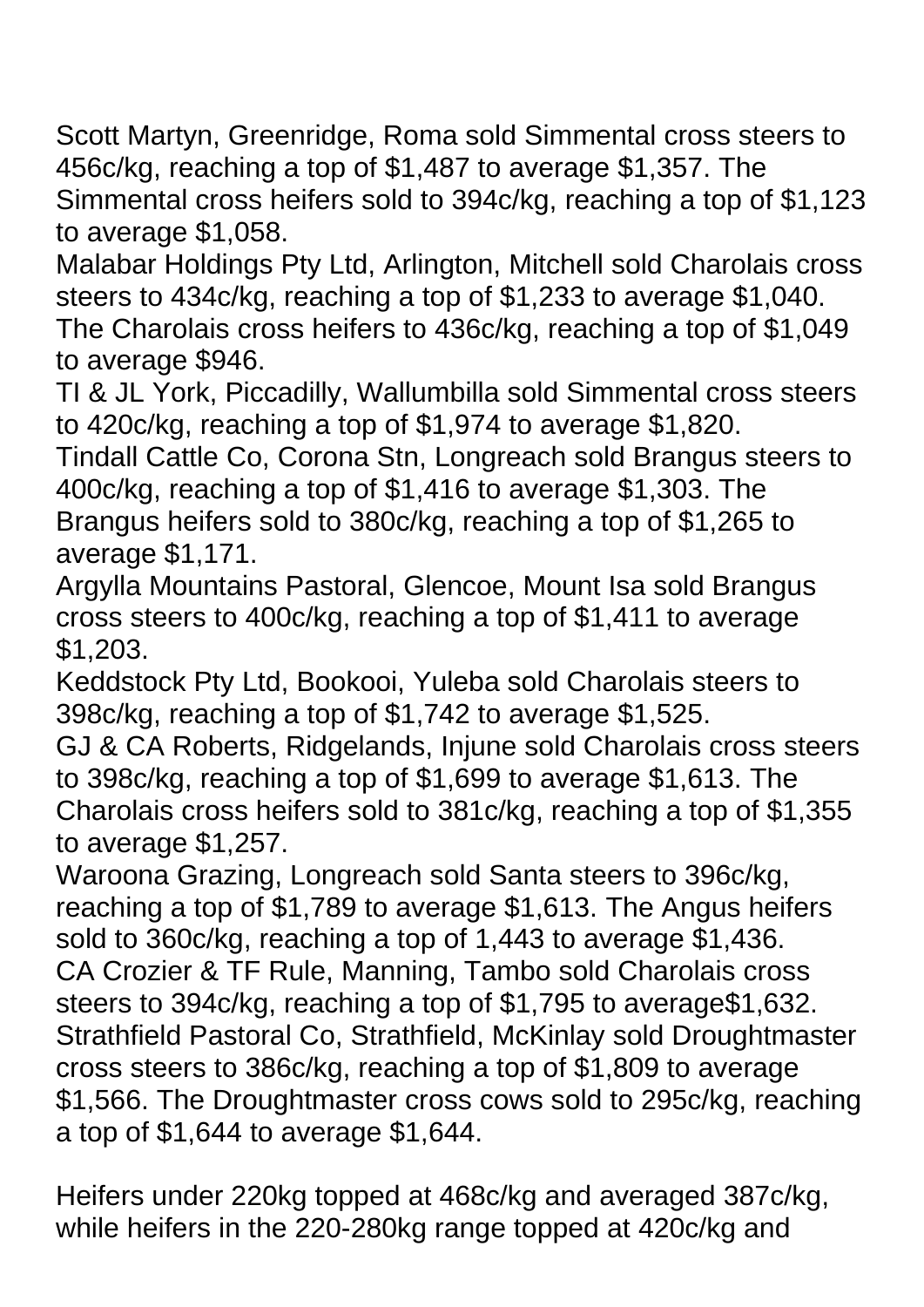averaged 356c/kg. Heifers in the 280-350kg range topped at 400c/kg, averaging 356c/kg. Heifers in the 350-450kg range topped at 391c/kg, averaging 339c/kg.

Westmoor Past Co, Peak Hill, Roma sold Santa cross heifers to 400c/kg, reaching a top of \$1,377 to average \$1,190. West Farming Pty, Loomeah, Roma sold Angus cross heifers to 391c/kg, reaching a top of \$1,405 to average \$1,382. Brah-Lim Cattle Pty Ltd, Waverley, Augathella sold Limousin cross heifers to 370c/kg, reaching a top of \$1,537 to average \$1,318.

Institutional Investments P/L, Roma Downs, Roma sold Brangus cross heifers to 350c/kg, reaching a top of \$1,237 to average \$1,237.

Cows in the 300-400kg range reached 266c/kg and averaged 241c/kg, while cows in the 400kg-500kg range reached 296c/kg and averaged 267c/kg. Cows over 500kg topped at 305c/kg, averaging 282c/kg.

Yarrawonga Cattle, Stockade, Tambo sold Santa cows to 296c/kg, reaching a top of \$2,090 to average \$1,807. CN & SH Nason, Banoona, Yuleba sold Composite cows to 283c/kg, reaching a top of \$1,685 to average \$1,619. M & K Hudson, Tongy, Mitchell sold Cross breed cows to 250c/kg, reaching a top of \$1,275 to average \$1,275.

## *Next week PJH sell 7 th position*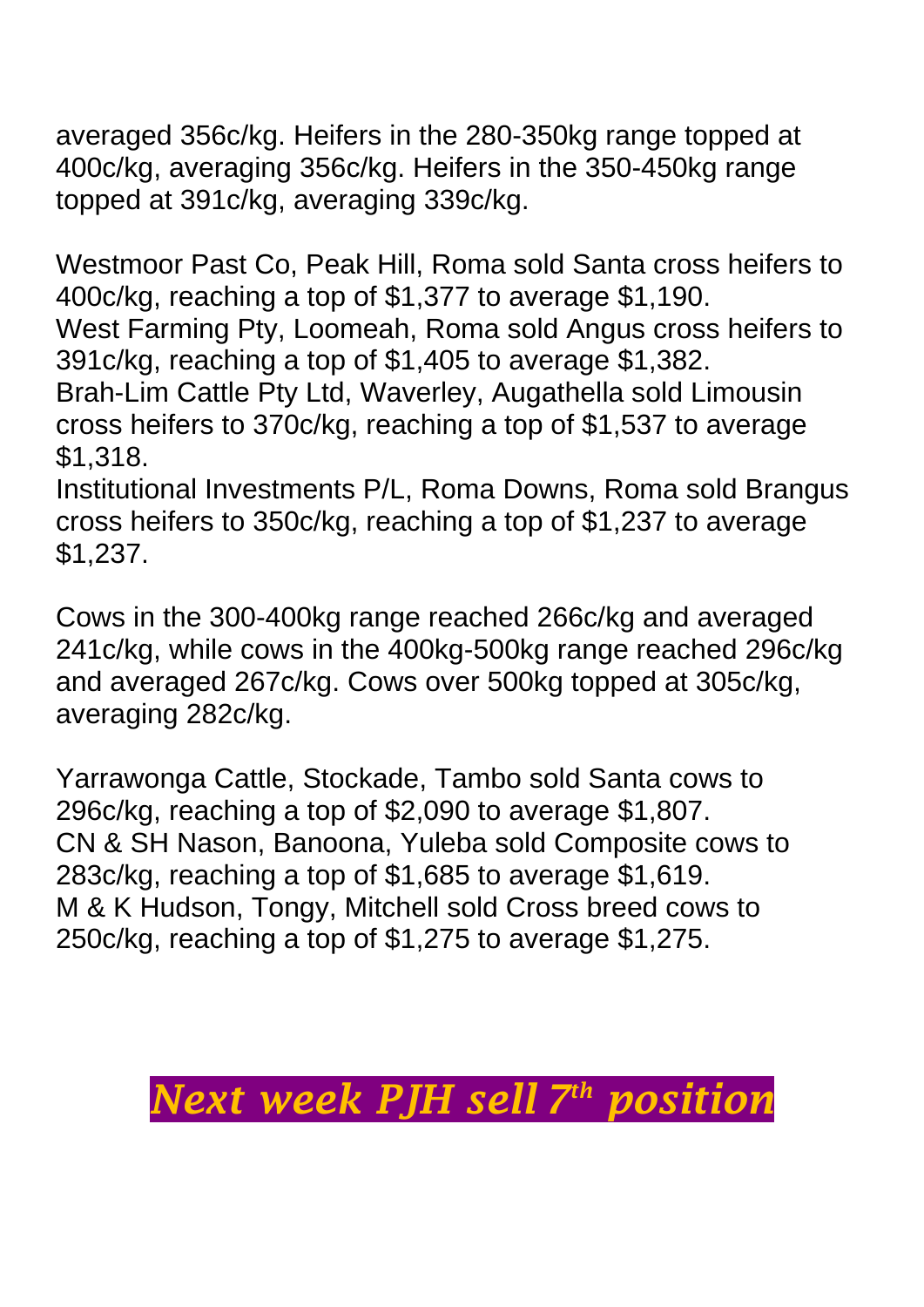## **Roma Summary Report May 26th 2020.**



A total of 5,740 head of cattle were consigned at Roma's Store Sale on Tuesday.

Weaner steers under 220kg topped at 490c/kg and averaged 456c/kg, weaner steers in the 220-280kg range reached 508c/kg and averaged 443c/kg. Steers in the 280-350kg range reached 508c/kg and averaged 392c/kg, and steers in the 350-400kg range reached 420c/kg and averaged 382c/kg. Feeder steers in the 400-550kg range topping at 410c/kg and averaging 367c/kg.

| <b>Description</b> | <b>Head</b> | <b>Average</b>           | <b>Maximum</b>           | Average \$/ | <b>Maximum \$</b>        |
|--------------------|-------------|--------------------------|--------------------------|-------------|--------------------------|
|                    |             | c/kg                     | c/kg                     | head        | / head                   |
| <b>Steers to</b>   | 260         | 456                      | 490                      | 931         | 1,043                    |
| 220kg              |             |                          |                          |             |                          |
| $220 - 280$ kg     | 659         | 443                      | 508                      | 1,138       | 1,322                    |
| $280 - 350$ kg     | 842         | 392                      | 508                      | 1,232       | 1,491                    |
| $350 - 400$ kg     | 407         | 382                      | 420                      | 1,427       | 1,624                    |
| $400 - 550$ kg     | 422         | 367                      | 410                      | 1,664       | 1,974                    |
|                    |             |                          |                          |             |                          |
| <b>Heifers</b> to  | 287         | 387                      | 468                      | 766         | 920                      |
| 220kg              |             |                          |                          |             |                          |
| $220 - 280$ kg     | 478         | 356                      | 420                      | 900         | 1,163                    |
| $280 - 350$ kg     | 875         | 356                      | 400                      | 1,137       | 1,362                    |
| $350 - 450$ kg     | 456         | 339                      | 391                      | 1,314       | 1,537                    |
|                    |             |                          |                          |             |                          |
| Cows $300 -$       | 162         | 241                      | 266                      | 882         | 1,040                    |
| 400 <sub>kg</sub>  |             |                          |                          |             |                          |
| $400 - 500$ kg     | 233         | 267                      | 296                      | 1,236       | 1,467                    |
| Over 500kg         | 280         | 282                      | 305                      | 1,639       | 2,090                    |
|                    |             |                          |                          |             |                          |
| <b>Bulls</b> to    | 91          | 336                      | 422                      | 933         | 1,193                    |
| 400 <sub>kg</sub>  |             |                          |                          |             |                          |
| $400 - 600$ kg     | 25          | 258                      | 280                      | 1,238       | 1,512                    |
| Over 600kg         | 45          | 245                      | 280                      | 1,972       | 2,632                    |
|                    |             |                          |                          |             |                          |
| <b>PTIC</b>        |             | $\overline{\phantom{0}}$ | $\overline{\phantom{0}}$ |             | $\overline{\phantom{0}}$ |
| <b>Heifers</b>     |             |                          |                          |             |                          |
| <b>PTIC Cows</b>   |             |                          |                          |             |                          |
|                    |             |                          |                          |             |                          |